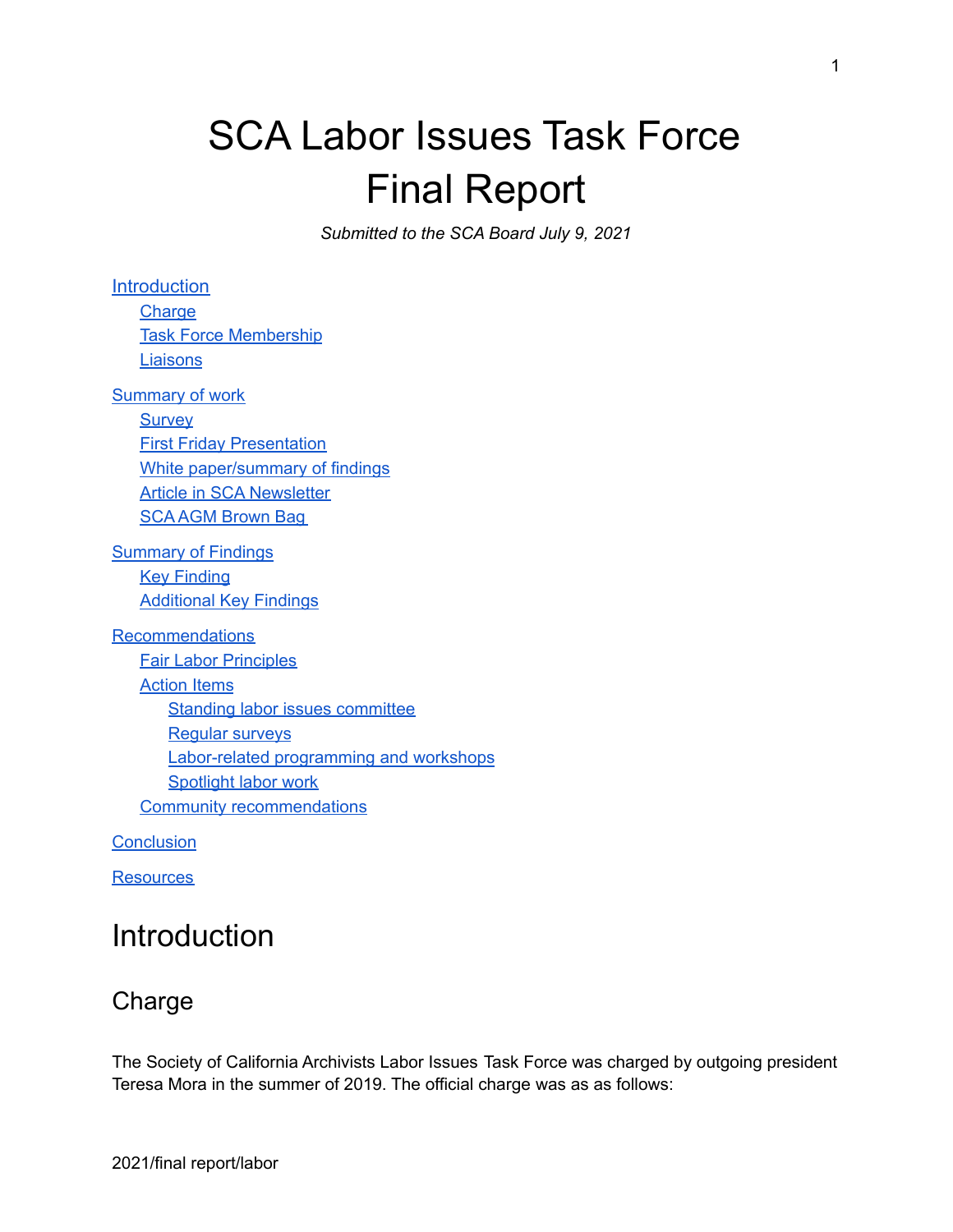- A. This special committee is tasked with reviewing labor issues within the archival profession. Specifically the Board is interested in gathering information on how labor issues might result in barriers to entry into the profession, opportunities for professional growth, and retention, and for the Task Force to suggest ways SCA can better advocate for its membership in this regard. The Task Force will be convened for a **two-year period** in which time it will produce the following deliverables:
- One member of the Task Force will serve as a formal liaison to work with other similar professional groups (for instance SAA's Issues & Advocacy Section and DLF's Working Group on Labor in Digital Libraries) to share updates and magnify/combine efforts of all groups towards common goals.
- Develop and distribute a survey of the SCA membership to determine the nature and scope of current labor issues among archives workers in the region (to be completed and analyzed by the **Fall Board Meeting**).
- Develop recommendations for guidelines and best practices for labor in archives.
- In its **first year** of work the Task Force will organize and facilitate opportunities for open discussions of the issue amongst the community.
- As part of a **final report** the Task Force will make recommendations as to how best SCA can provide ongoing forums for discussion amongst the community.
- As part of the **final report** the Task Force will make recommendations for guidelines and best practices for labor in archives.
- Consider the need for a new committee for labor, advocacy, and similar issues of interest to archives workers and as part of a **final report** make recommendation to the Board.

### <span id="page-1-0"></span>Task Force Membership

Led by co-chairs Courtney Dean (UCLA) and George Thompson (CSU Chico) the membership consisted of Richard Boyden, NARA, Archivist; Chris Doan, Archives of the Archdiocese of San Francisco, Archivist; Erin Hurley, UCSF, User Services and Accessioning Archivist; Anne Mar, Occidental College, Asst. College Archivist and Metadata Specialist; Peggy Tran-Le, San Francisco Museum of Modern Art, Archivist and Records Manager; and Sue Tyson, California History Room, California State Library. A concerted effort was made by the co-chairs to select individuals which represented a variety of institutions.

### <span id="page-1-1"></span>Liaisons

Several Task Force members were concurrently involved in other labor advocacy efforts across the profession. Courtney Dean served as the group's liaison to the Society of American Archivists (SAA) Issues and Advocacy section and ad hoc working groups on salary transparency and ethical term positions. Erin Hurley served as the group's liaison to the Digital Library Federation (DLF) Labor Working Group and as part of the IMLS-funded Collective Responsibility Project.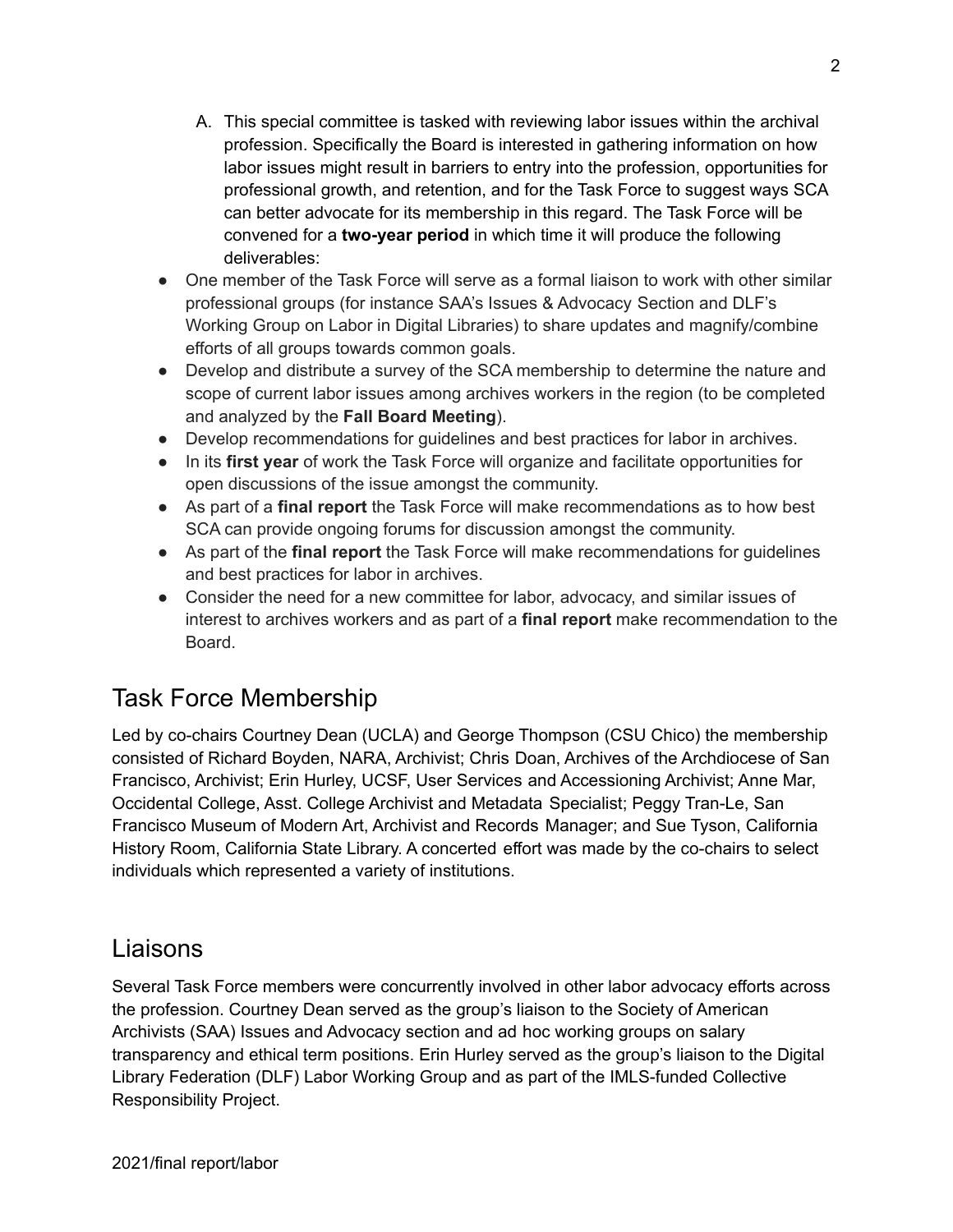# Summary of work

### <span id="page-2-0"></span>Survey

In order to gather information concerning working conditions, compensation, the nature of archival positions, and other issues, the Task Force developed a survey; open from December 2019 through February 2020, it received 197 responses.

The survey featured 45 questions concerning institutional characteristics, unions, job satisfaction, temporary positions, salaries, safety issues, demographics, and the role of professional organizations.

The survey was made open to non-SCA members and archivists who previously worked in California, and was relaunched in January, 2020 in an attempt to solicit a wider response. Efforts were made to distribute the survey as widely as possible to different archivist professional networks including local, academic, community, and religious, among others.

The survey respondents reflected a demographic that was weighted towards academia, and with nearly 80% identified as being white. The Task Force acknowledges that this representation means that the responses support a specific kind of context and is also revealing of which groups were left out, eg. the unemployed and BIPOC archival workers.

The survey responses also provided insight into how California archivists viewed SCA's role in helping to address the issues (over 60% of the respondents were SCA members). A free text question asking what kinds of labor-related advocacy/workshops/toolkits could SCA offer yielded responses weighted toward receiving information on unions and management training in advocacy work. Additionally, nearly 70% of respondents had generally positive feelings about SAA not promoting unpaid internships.

Specific suggestions that were provided in the survey's open-ended question (Q42) are included in the Recommendations section of this report.

### <span id="page-2-1"></span>First Friday Presentation

In September, 2020, Task Force members Courtney Dean, Erin Hurley and George Thompson presented the results at the SCA First Friday meeting, which was followed by discussion breakout rooms to facilitate discussion and a shared document for attendees to contribute to.

The meeting was the Task Force's first opportunity to hear feedback from our community about their views of the survey. Especially noteworthy is that the sharing took place six months into the pandemic, which provided the discussion with additional perspectives on labor precarity in archives and workplace wellness concerns. Some of these include institution-imposed furloughs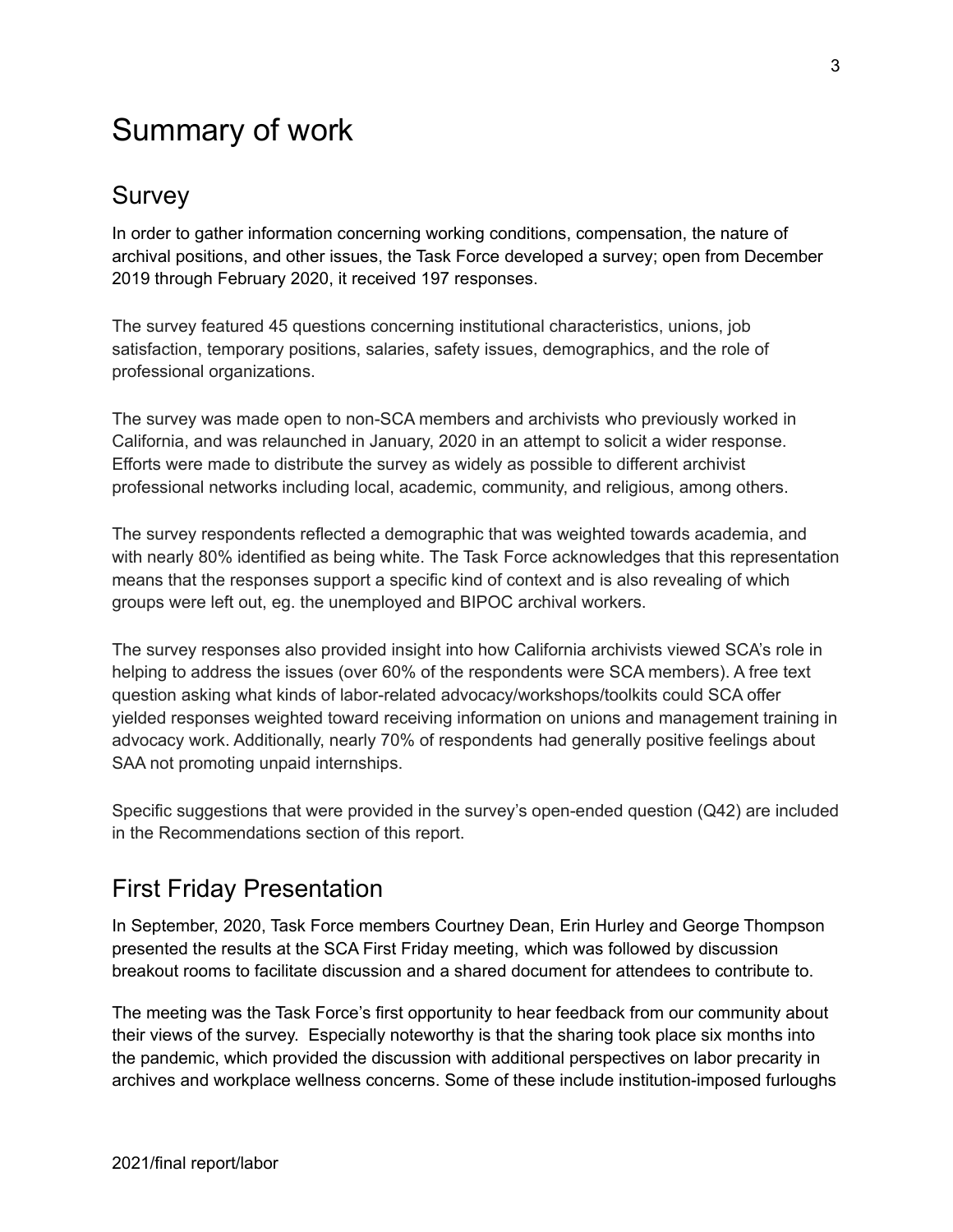and layoffs, a reduction in or freezing of retirement benefits, and the elimination of student positions.

### <span id="page-3-0"></span>White paper/summary of findings

A White Paper was produced to include background information about the survey and a summary of the key findings.

In summary, respondents noted a need for more attention to diversity in recruitment, hiring, and retention; disparities in treatment and job stability between librarian and archival positions; and a lack of understanding of and/or respect for archival work among administrators, many of whom, it was noted, seemed to see student workers as acceptable replacements for trained archivists.

A complete summary of the survey's findings is provided in a separate section of this report.

The White Paper was distributed to participants at SCA's First Friday discussion, referenced in the SCA newsletter Winter 2021 edition, and used in the SCA AGM Brown Bag session.

### <span id="page-3-1"></span>Article in SCA Newsletter

Article written in the Winter 2021 edition of the SCA newsletter highlighting some of the White Paper's findings; and with an embedded link to the survey responses (excluding free text).

### <span id="page-3-2"></span>SCA AGM Brown Bag

The Task Force hosted a Brown Bag session at the SCA AGM in April, 2021, over a year after the survey was completed, and more than six months after our initial feedback session on its results. The Brown Bag session was an opportunity to raise the question of how we might reach those individuals who are currently experiencing the issues and challenges mentioned in the survey. Seven breakout groups were formed, and below is the list of guiding questions with a selection of the responses that were recorded:

*What should SCA focus on in terms of labor advocacy?*

- Workplace safety, and disability rights.
- Elimination of term positions and transparency in salary information.
- How to advocate for oneself.

*How do we recruit and retain BIPOC archival workers in our institutions and in the profession?*

● In addition to offering scholarships, the most recommended idea was to actively conduct outreach, recruitment, and mentoring opportunities for students from all educational levels and different backgrounds.

*What issues may have become more pressing over the last year?*

● Workplace safety and labor precarity.

4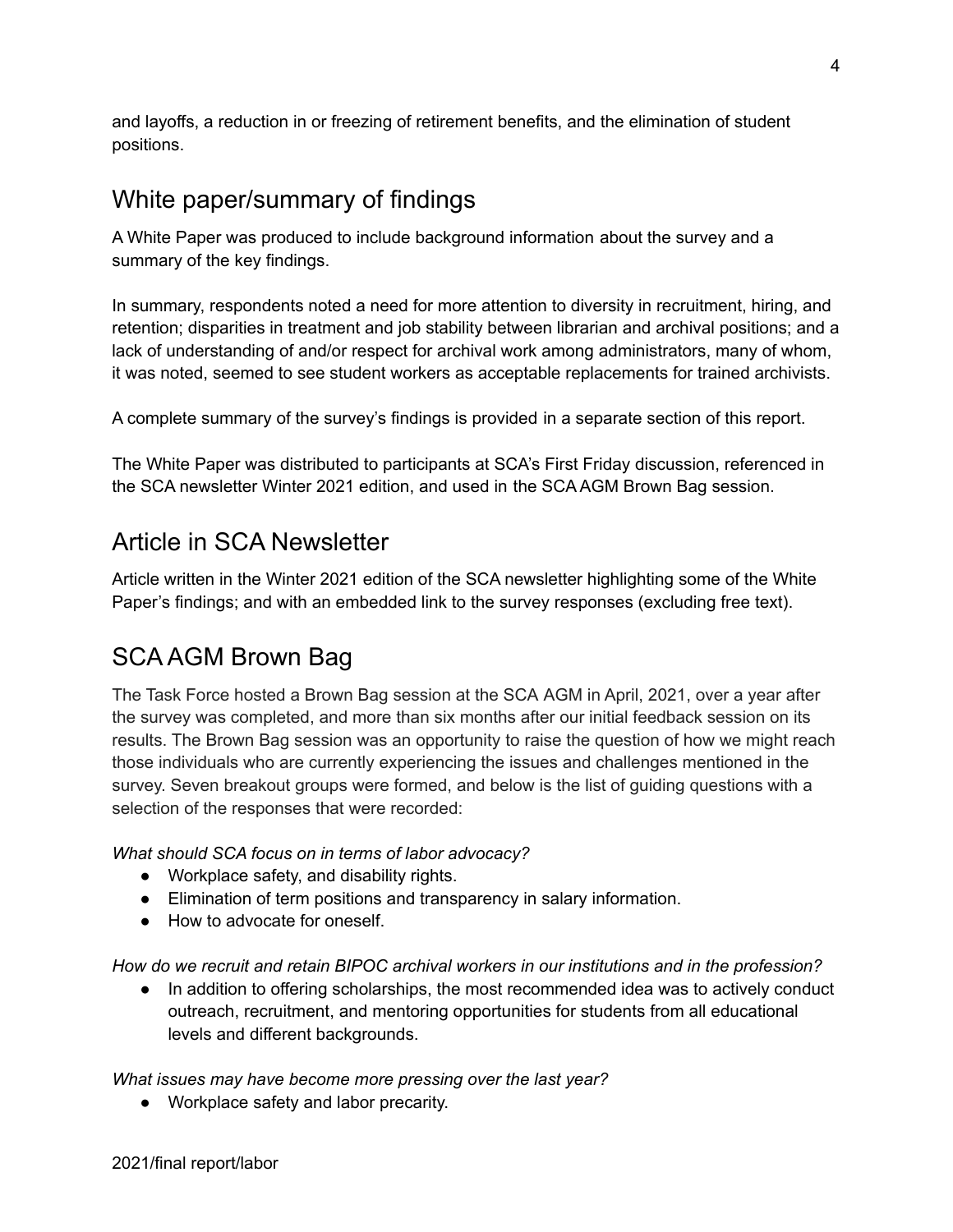*Do you think you are more likely to try to organize now, or less?*

● A limited number of responses were recorded for this question however, they are in alignment with the ones received in the survey meaning, some individuals stated they are already organized; others work for institutions that prohibit unionizing; and those who want to advocate for fair and responsible labor practices are interested in learning how that is achieved through unionizing or by other means.

# <span id="page-4-0"></span>Summary of Findings

In 2019, as part of its mission to advocate for SCA's members, the Society of California Archivists Board convened the SCA Labor Issues Task Force to review labor issues within the archival profession. In order to gather information concerning working conditions, compensation, the nature of archival positions, and other issues, the Task Force developed a survey featuring 45 questions, many providing the opportunity for free-text commentary in addition to pre-formulated choices. Questions concerned institutional characteristics; union membership and perceptions about unions; job satisfaction and factors influencing perceptions about employment; the extent and impact of project, contract, temporary, and unpaid positions; salaries; benefits; safety issues; demographic information; and more.

The survey was open December 2019 through February 2020 and received 197 responses. The complete survey results are available [here.](https://bit.ly/3jKPiLf)

### Key Finding

According to our findings from the survey, archivists consider the biggest challenges to fair and ethical archival labor to be the prevalence of temporary and term employment (83%); inadequate pay (81%); and a lack of diversity (54%) in the profession, followed closely by the prevalence of unpaid internships and lack of promotion potential. Respondents noted a need for more attention to diversity in recruitment, hiring, and retention; disparities in treatment and job stability between librarian and archival positions; and a lack of understanding of and/or respect for archival work among administrators, many of whom, it was noted, seemed to see student workers as acceptable replacements for trained archivists.

### <span id="page-4-1"></span>Additional Key Findings

The survey also yielded key findings regarding employment, person well-being, workplace safety, and perspectives on unionizing. Specifically, results showed that:

*Regarding employment:*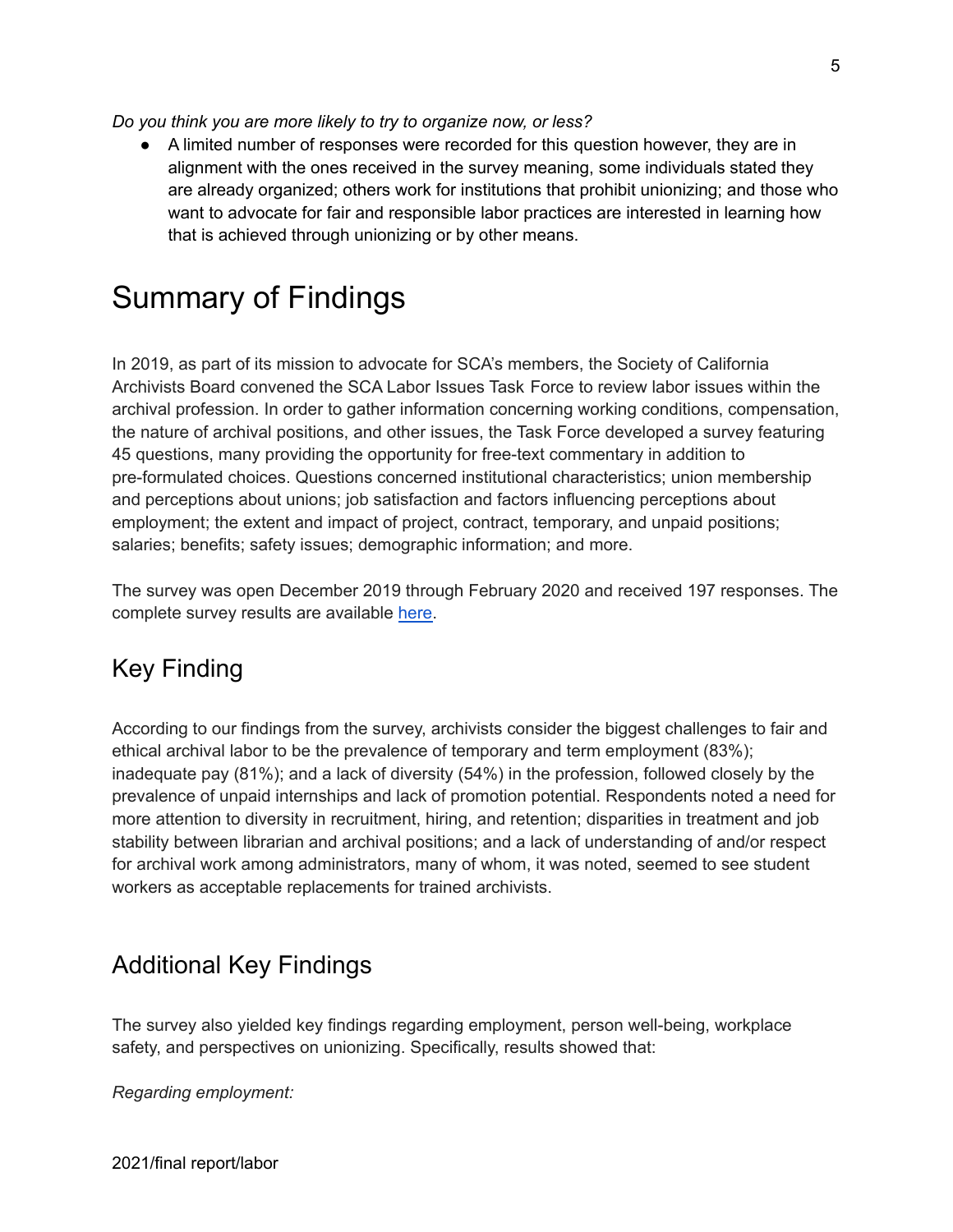- Though a majority of respondents (about 63%) held permanent positions at the time of the survey, nearly 78% had held project, contract, or temporary positions in the past. Of 144 responses, the average number of project positions was 2.7, with one having held seven. Just over 28% had held one position; 21.5% two; and 24% three.
- Most respondents consider themselves to be inadequately compensated for their work, and many (just over 16%) said that they relied on an additional source of income, such as from a spouse or second job.
- Most respondents see no potential for growth in their current positions. Said one, "As a temporary employee, I think the best case for me is to be renewed," a view often echoed in the comments. Said another, "There is no promotion path. The salary is what it is. For ever. Having great performance evaluation[s] every year does not translate to compensation …"
- Many respondents described what one described as a "general devaluation of library and especially archival and special collections labor," such that they "constantly [hear] that the institution at which [they] work needs to 'add value' to the archives."
- In their temporary positions, archivists have performed a wide range of professional duties, including research; writing, including academic writing; exhibit building and website creation; digital curation and preservation needs assessments; rare book cataloging; vendor relationship management; curriculum and project development; and training other staff.
- Just over 47% said that a transition to permanent status was not possible, while just under 20% said that it was. Said one, "The best, or clearest, situation I was ever in was when I was clearly told, 'a permanent job is not going to happen," and the worst when a permanent position was "dangled in front of me like a carrot in order to manipulate me into completing the project to an unreasonably high standard … "

#### *Regarding personal well-being:*

- A significant number of respondents sometimes or regularly consider leaving the profession, and several expressed satisfaction at having left the field in order to work as librarians or in the tech industry.
- A significant number of respondents suffer from low morale, burnout, and a sense that their work is undervalued; many also indicated experience of workplace hostility along with mental and physical health issues due to their working conditions. Said one, noting that they had suffered from all of these as an archivist, "it was brutal," a situation alleviated only by a career switch to librarian, where they "feel none of these"; another described an "ever present anxiety over the temporary nature of the job," adding that it was difficult to plan for the future given employment that needed to be renewed each year.
- While 70% reported that they had not experienced safety issues in the workplace, the 30% who had described a range of hazards and harm, including repetitive motion injuries, poor ventilation and the presence of chemicals and mold, unstable ladders, lack of emergency plans, dangers from lifting heavy boxes and, in some cases, potential threats from patrons.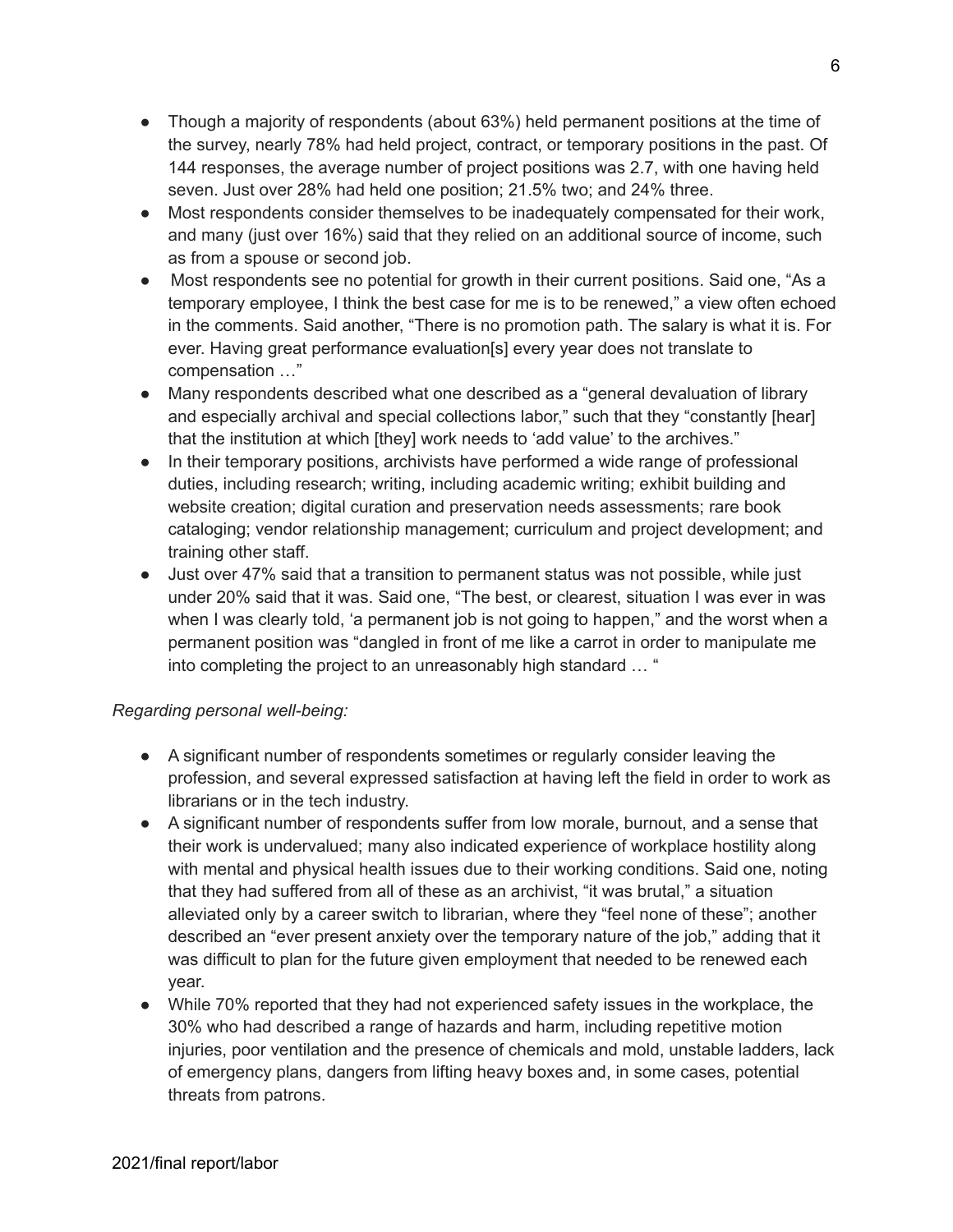#### *Regarding unionizing:*

- While only 39% of archivists responding are in unionized positions, a majority of those not in a union either are either interested in becoming unionized (31.4%) or have a need for more information about unions (36.36%).
- Barriers to unionizing described by respondents included high number of "small shop" and "lone arranger" employment or wide dispersion of workers with heterogenous roles across institutions.
- Some respondents stated that unions did not seem to understand the jobs and needs of archivists and librarians, and thus were inadequately prepared to effectively advocate for them.

#### *Regarding support that SCA can provide:*

Respondents provided a wide range of suggestions to this open-ended survey question (Question 42). Among these were the following:

- Advocacy for more diverse recruitment and emphasis on living wages.
- Advocacy workshops and toolkits for archivists in order to increase understanding of their value to institutions
- Workshops and toolkits for managers to become better advocates for those they supervise
- Workshops on unionizing and the importance of unions
- Understanding one's rights in California labor codes and laws, including AB5
- Cultural competency
- Basic workplace safety and ergonomics
- Creation of a network of contacts for job-related advice and mentoring

Many respondents stated that they would like to see the SCA support efforts to decrease the reliance on temporary labor in the archival profession. Comments included the following:

- "Please advocate for abolishing the trend of temporary and contract work. It has so many negative consequences - it keeps salaries in the field low, prevents people from receiving benefits, devalues the work we do, requires moving frequently (which interferes with raising a family), and is a huge barrier to entry for anyone that doesn't have a second income to rely on (which means that those at a socioeconomic disadvantage are not welcome, leading to a lack of diversity in the field). Not to mention it leads to a product that may be unfinished or rushed, which further reflects poorly on us. Almost all other issues facing archivists seem to stem from this one issue."
- "Either push to eliminate project-based work or develop a union hiring hall structure for project archivists so they can have benefits and more secure transition from project to project. It would be helpful if SCA provided workshops on unions and what being part of an organized workplace means in terms of benefits, pay, and protection and how to organize your workplace."
- "It would be better for professional organizations to not promote the type of predatory, temporary jobs that this profession is saturated in. There's too many six-one year positions that offer no benefits or unpaid internships. I understand the need for project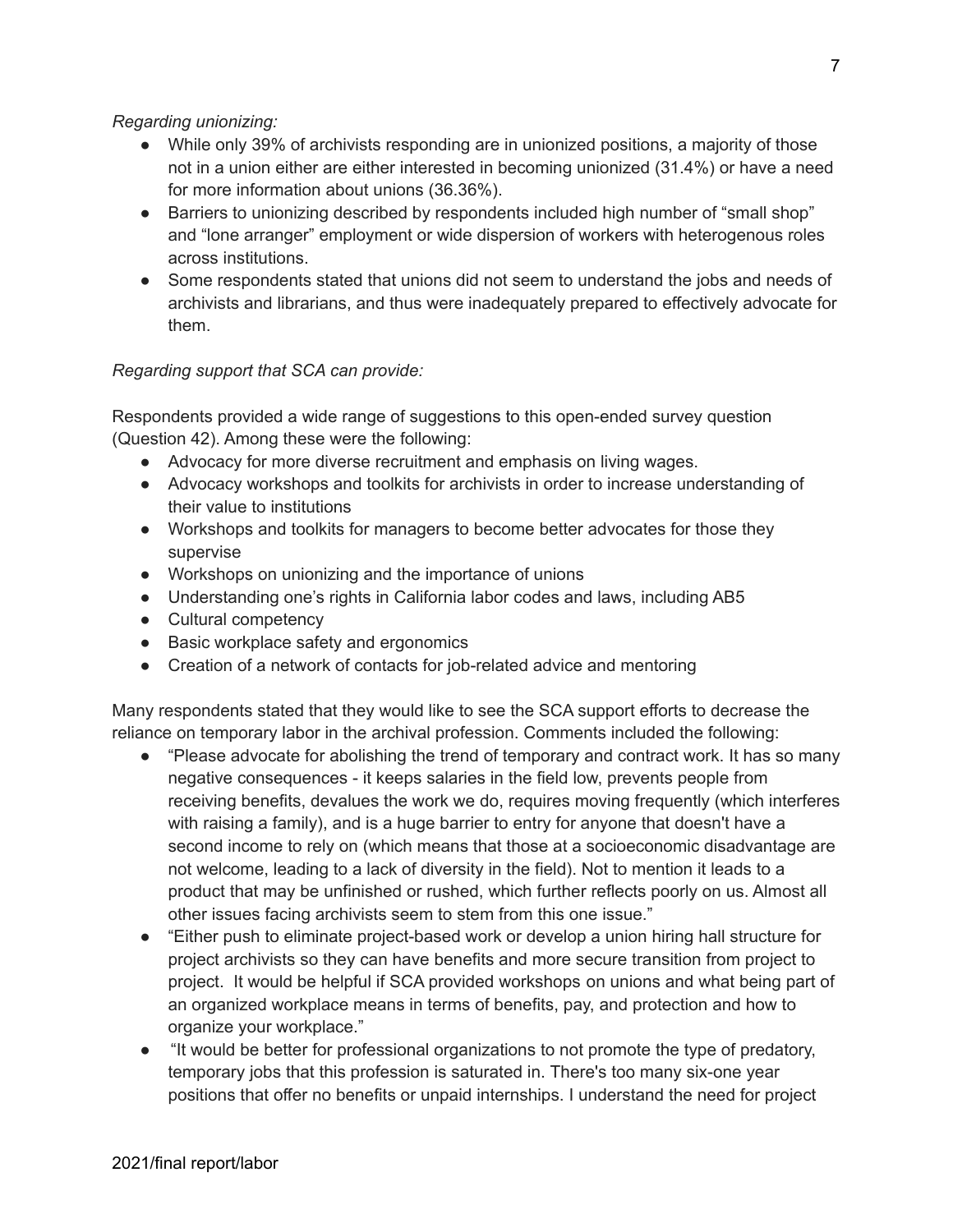archivists but too often these are filled by graduates w[ith] few other options to gain 'experience.' The SCA needs to condemn these kinds of practices or little will change."

● "Creation of a network of contacts for job related advice and mentoring; a community of practice throughout the state; creation of an archivist in residence program for new graduates; toolkit for diversity hiring and recruitment; education about unions and unionizing / exploration of an archivists union. Advocacy: changing the national culture of institutional reliance on soft money and grant funded projects; abolishing the idea of project archivists that are temporary; reexamining/rejecting the culture of metrics-based assessment fostered by granting agencies and used to determine project funding and terms."

Respondents also sought more discussion of the impact of student loan debt on archivists; ways for archivists to find entry into related fields; and ways to join forces with other professional organizations addressing similar labor issues, such as the Digital Library Federation and the Association of Moving Image Archivists. Many saw the work of the Labor Task Force as an important move towards beginning a necessary conversation.

The Task Force views these and the rest of the survey's results not only as catalysts for advocacy, but also as spurs to further discussion. Such continued attention is especially urgent given the increased precarity many have experienced or may yet experience in light of the pandemic, which has likely given rise to different or new labor-related concerns.

# <span id="page-7-0"></span>Recommendations

### <span id="page-7-1"></span>Fair Labor Principles

The Task Force recommends the adoption of Fair Labor Principles, which may include the following:

- Imagine that it's your job as an employer/manager/colleague to take care of your employees. This could look like: full benefits, adequate time off, mental health days, professional development funding, etc. Make sure that contingent workers receive the same benefits and opportunities as permanent workers.
- Encourage institutions to consider the costs of sustainable [stewardship](https://www.oclc.org/research/publications/2021/oclcresearch-total-cost-of-stewardship.html) in areas such as collecting, staffing, digitization, and digital preservation. Strive for sustainability and consider it when planning projects, temporary or otherwise.
- If it is *absolutely necessary* to create a contract position, try to create a 2 year position. One year positions should be avoided and positions lasting less than one year are strongly discouraged.
- If it is *absolutely necessary* to create a temporary position, carefully consider what you are asking the worker to do. Emotionally demanding work, such as reparative description projects, processing sensitive collections, or even projects involving unusually difficult or demanding donors, to quote Jessica Tai, "should not fall upon students, temporary or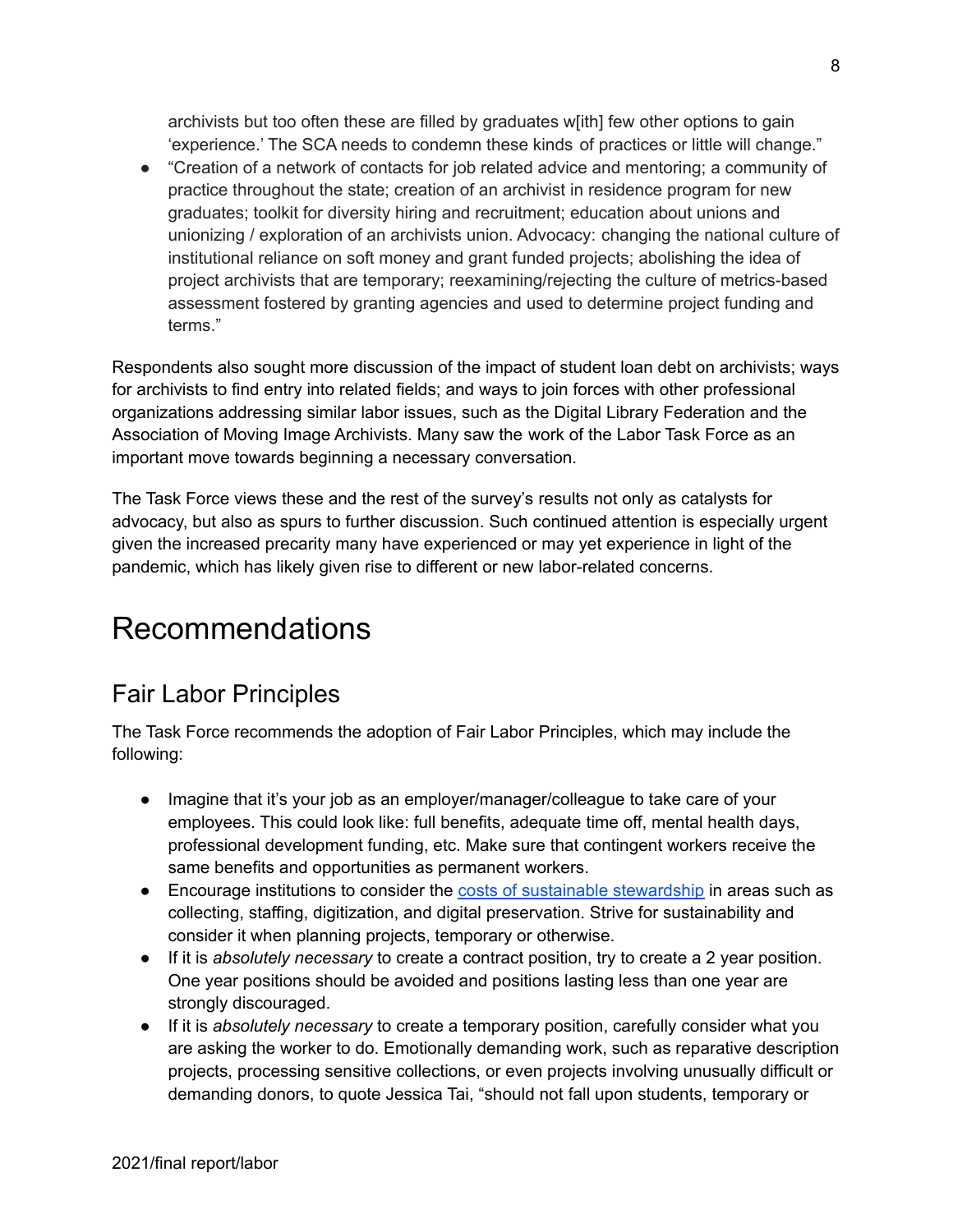project archivists, or people of color, and...it is imperative to disrupt the structures and systems that continually drive this unequal distribution of labor" (Tai, "Cultural Humility…" p 17).

- The power structures that we work within have taught us to consider and value the opinions and experiences of leadership, managers, and administrators more than those of contingent workers, students, and volunteers. Repeatedly reflecting on and disrupting these power differentials is the only way out of this dynamic.
- Be aware that workers with more positional and relational power within these hierarchies are in a better position to advocate for contingent workers. As long as contingent workers have a reason to fear retaliation in the form of contract non-renewal, changing responsibilities, etc., it will be necessary for them to form mutually beneficial relationships with permanent employees to seek equity.
- Recognize that issues of economic and racial justice are inextricably bound, and that a reliance on contingent or unpaid labor will continue to harm communities of color disproportionately.
- Be mindful that labor advocacy work is *work* that is often both unpaid and emotionally demanding and, as such, shouldn't fall only to contingent workers or the people already doing this work. Seek new labor allies to mitigate this burden.
- The ultimate goal of labor advocacy work is the complete elimination of contingent labor, though we understand the many barriers to achieving this goal. However, accepting responsibility for one's role in allowing or perpetuating the contingency cycle is the first step towards a better future for archivists.

### <span id="page-8-0"></span>Action Items

### <span id="page-8-1"></span>Standing labor issues committee

The Task Force recommends that the Board form a standing labor issues committee. Due to the recently revised scope of the SCA Advocacy and Public Policy Committee, particularly the responsibility to monitor "larger issues of diversity, parity, and inclusion within the profession," we believe that making the labor issues committee a subcommittee of the larger advocacy committee would be appropriate, and help prevent any duplication of effort. The Task Force strongly recommends that the labor issues committee be composed of diverse institutional representation, one or more contingent workers and individuals currently precariously employed, and at least one individual who is in a hiring manager position. Members of the committee should continue to liaise with other regional and national labor advocacy efforts.

#### <span id="page-8-2"></span>Regular surveys

The Task Force recommends repeating the survey on labor issues in archives every 3-5 years, using the same structure as the original survey so that results can be compared and tracked longitudinally, and allowing for refinement of questions and minor updates made, eg. add a "None" response to the Benefits question. The recurring contingent employment survey issued by the New England Archivists is a good model for this.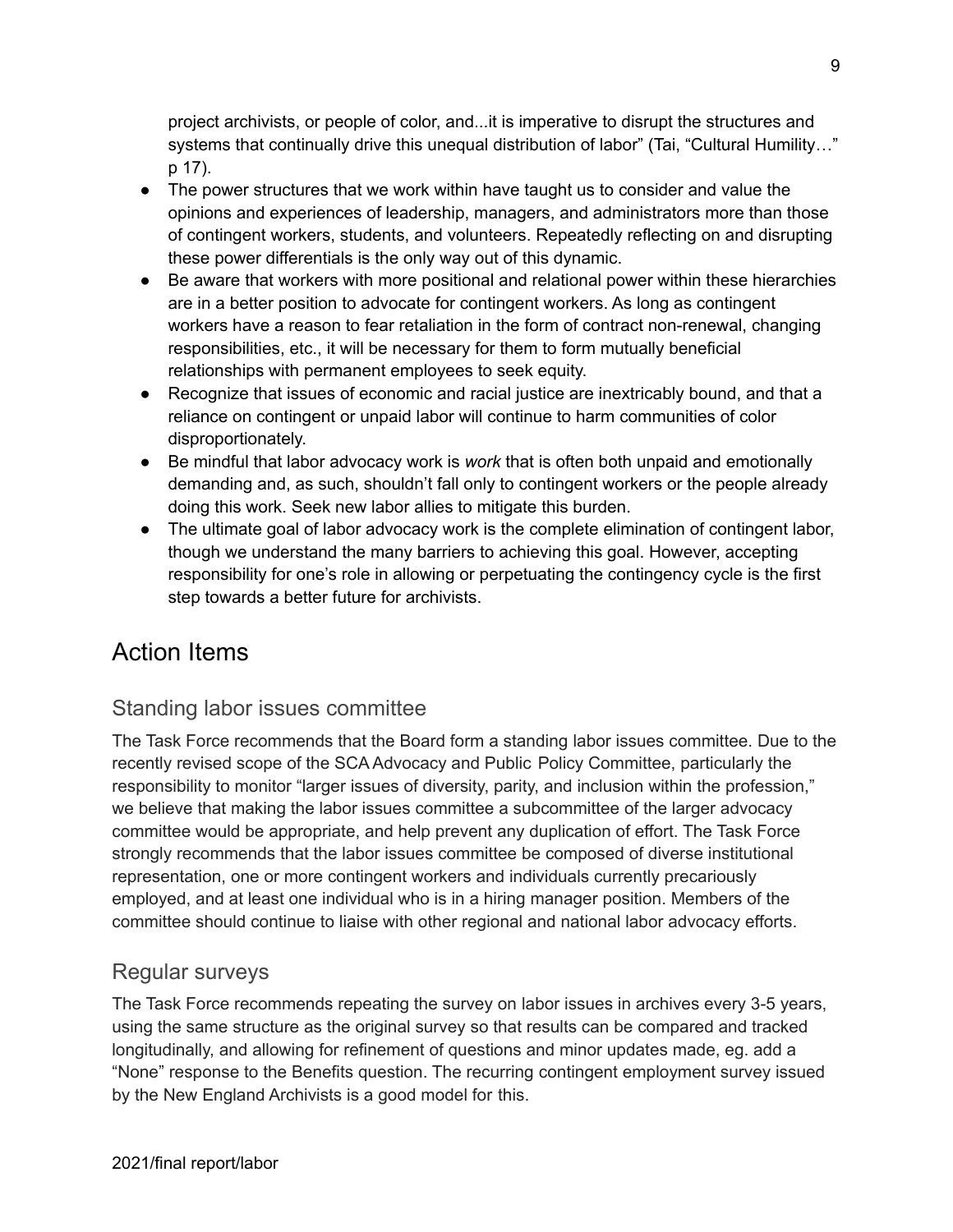Further, we recommend making a concerted effort to reach those individuals who are currently experiencing the issues and challenges identified in the survey. When the survey is relaunched, reach out and mention that SCA would especially appreciate hearing from them, and find channels / spaces in which this survey might reach them.

#### <span id="page-9-0"></span>Labor-related programming and workshops

A number of survey respondents felt they lacked information about unionizing, including organizing basics (i.e. how to organize your workplace, researching appropriate local unions) and information on how unions work and the benefits and/or drawbacks of union membership. Workshops on these topics would likely be appreciated and have a large audience.

### <span id="page-9-1"></span>Spotlight labor work

The Task Force suggests a regular means of sharing information about labor issues facing archivists, perhaps in the SCA Newsletter. A recurring column could spotlight ongoing labor work and advocacy efforts, including, but not limited to success stories and how-tos, new resources, workshops, and more.

We also recommend posting resources to the main SCA website, including the white paper developed by this Task Force and the labor survey findings. Future advocacy toolkits or resource lists could also be housed in a section of the website.

### <span id="page-9-2"></span>Community recommendations

The following are recommended advocacy areas identified by the greater SCA membership via the survey, First Friday meeting, and AGM brown bag session.

- Salary advocacy
	- $\circ$  Encourage the inclusion of salaries in job postings; provide standard salary ranges for different types of positions to promote pay equity
	- Salaries should be proportional to the cost of living in California, i.e. one of the most expensive places to live in the country. Salaries and making a living wage are even more important here.
	- Gather historical data on salaries, if possible.
- More opportunities for information sharing and transparency around unions and organizing and labor issues at large
	- Also include corporate and other non-academic archivists in this work
- Workplace safety issues, especially post-pandemic
- Mentoring and job seeking assistance via resume reviews, mock interviews, etc.
- Advocacy around eliminating short-term contracts in favor of permanent archival positions
- Support for recruitment and retention of BIPOC archivists
- Advocacy for disability rights and increasing accessibility of archival web portals
- Adding more membership levels: contingently employed; unemployed; etc.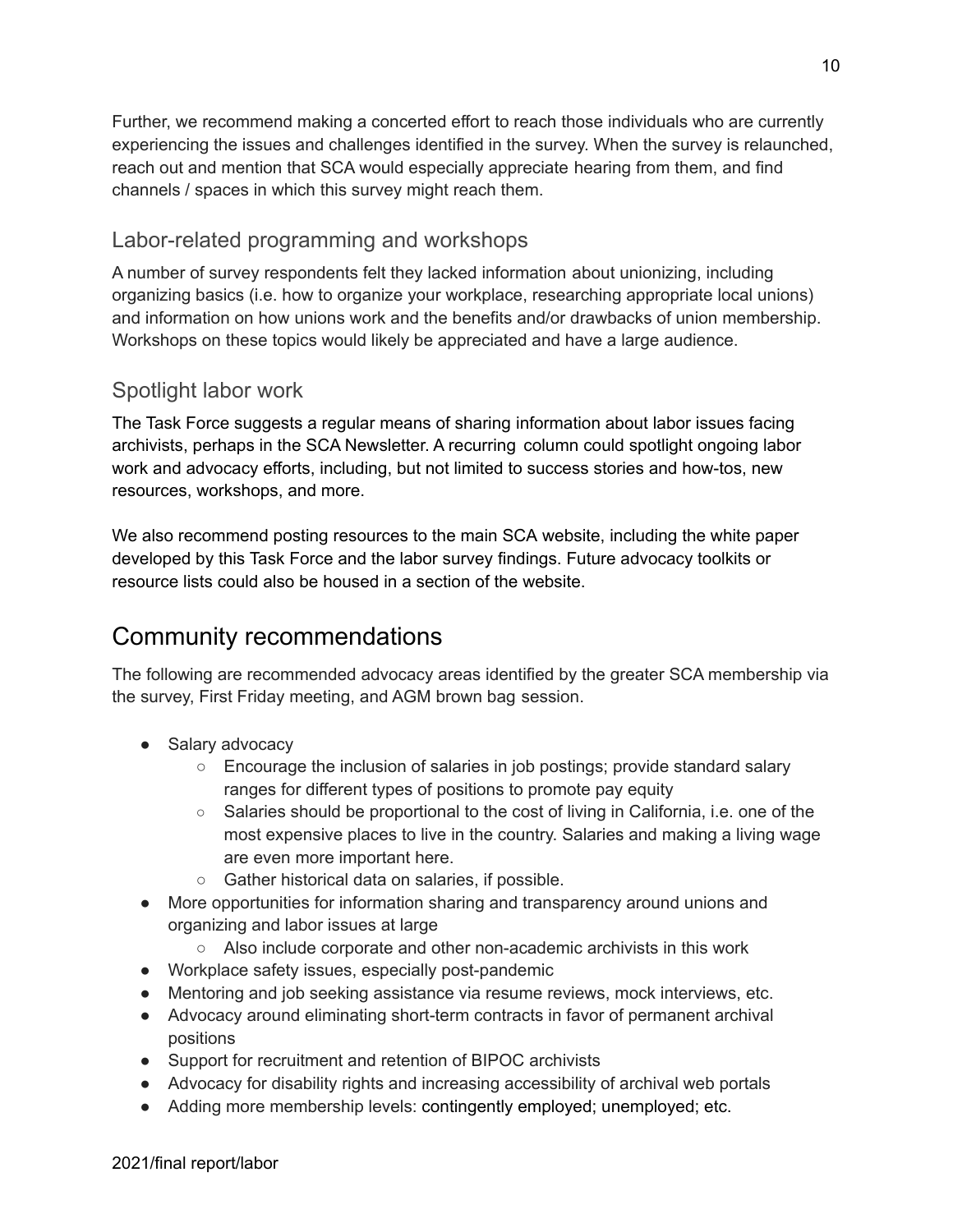- Paid internships and related advocacy
- Agency in having interns identify what skills they would like to acquire (vs. doing "grunt work")

# <span id="page-10-1"></span>**Conclusion**

The Labor Issues Task Force appreciates the SCA Board's consideration of archivists and their well-being, and the organization's commitment to archival workers as well as the collections we steward. We hope that our findings and recommendations can further the ongoing advocacy work within SCA, and the archival profession at large, and can aid in carrying this vital work forward.

# <span id="page-10-0"></span>Resources

#### Best [Practices](https://docs.google.com/document/d/1ig3uRYWsEuDOYoaOoLuW7H7RZT6qCcLsgibkinIjJXQ/edit#heading=h.ho8chw3lqbi) for Archival Term Positions v. 1

Review Copy of best practices document created by an ad-hoc group of archivists from across the country, composed of current and former term workers as well as hiring managers.

<https://calnonprofits.org/publications/article-archive/683-a-few-resources-for-nonprofits> The California Association of Nonprofits's COVID-19 Resources for California's Nonprofits

#### *Collective [Responsibility](https://toolkit.dobetterlabor.com/) Labor Advocacy Toolkit*

Collects resources developed to document and change the landscape of contingent labor in Libraries, Archives, and Museums (LAM).

#### Digital Library Federation (DLF) Labor Working Group:

The DLF Labor Working Group has been leading the conversation on labor advocacy for years and members of this group are responsible for the above-mentioned Collective Responsibility project. This group is active, passionate, and always looking for new members.

#### <https://wiki.diglib.org/Labor>

For a recap of their mission and work, to join, view meeting minutes, etc.

#### <https://wiki.diglib.org/Labor/Resources>

The most comprehensive list available of all labor advocacy work in the GLAM community.

[https://www.fairlabor.org/sites/default/files/documents/reports/fair\\_comp\\_strategy\\_2020.pdf](https://www.fairlabor.org/sites/default/files/documents/reports/fair_comp_strategy_2020.pdf) The Fair Labor Association's 2020 Fair Compensation Strategy

MIT Living Wage calculator: <https://livingwage.mit.edu/>

2021/final report/labor